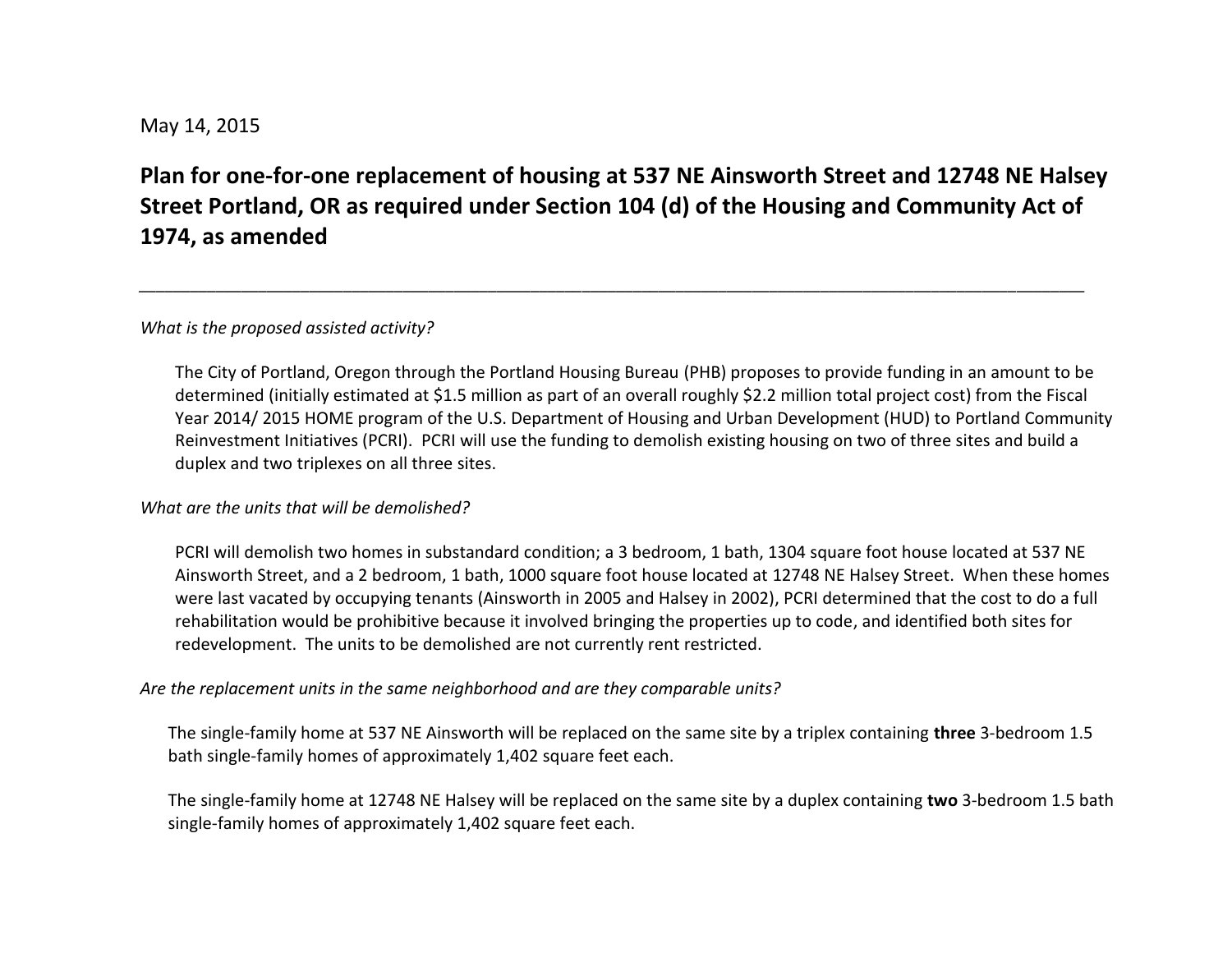These replacement homes will be rent-restricted to families with a maximum 60% of median family income for a period of 60 years. The homes being replaced are not currently rent-restricted.

*Will the replacement units be in standard condition as defined by the locality?*

The replacement units will be built to achieve or exceed current, applicable local building code as administered by the City of Portland Bureau of Development Services.

*What is the exact location of the replacement units by # of bedrooms?*

Both homes being demolished will be replaced on the existing sites. All of the replacement homes are three-bedroom in size.

*What is the schedule for the start and completion of the demolition and the schedule for providing replacement units? Will the replacement L/M units made available for occupancy within three years from the date of the agreement for demolition or conversion?*

Demolition on the vacant homes is schedule to occur during August and September of 2015. Construction completion is anticipated to be August 2016, with lease-up beginning in September 2016.

*What is the basis for concluding that each replacement unit will remain L/M for 10 years from the date of initial occupancy?* 

Both a HOME regulatory agreement of 20 years duration and a City of Portland (PHB) regulatory agreement of 60 years duration will run with the land on both sites at the close of financing for construction. The result of these regulatory agreements is that rents are restricted to a maximum of 60% of median family income.

*What are the proposed sources of funding for the proposed activity?*

Proposed funding sources are HOME funds - \$1,500,000, private senior loan - \$300,000, Federal Home Loan Bank's Affordable Housing Program funds (or PCRI loan in equivalent amount) - \$318,631, System Development Charge waivers - \$80,000, other miscellaneous - \$4,800.